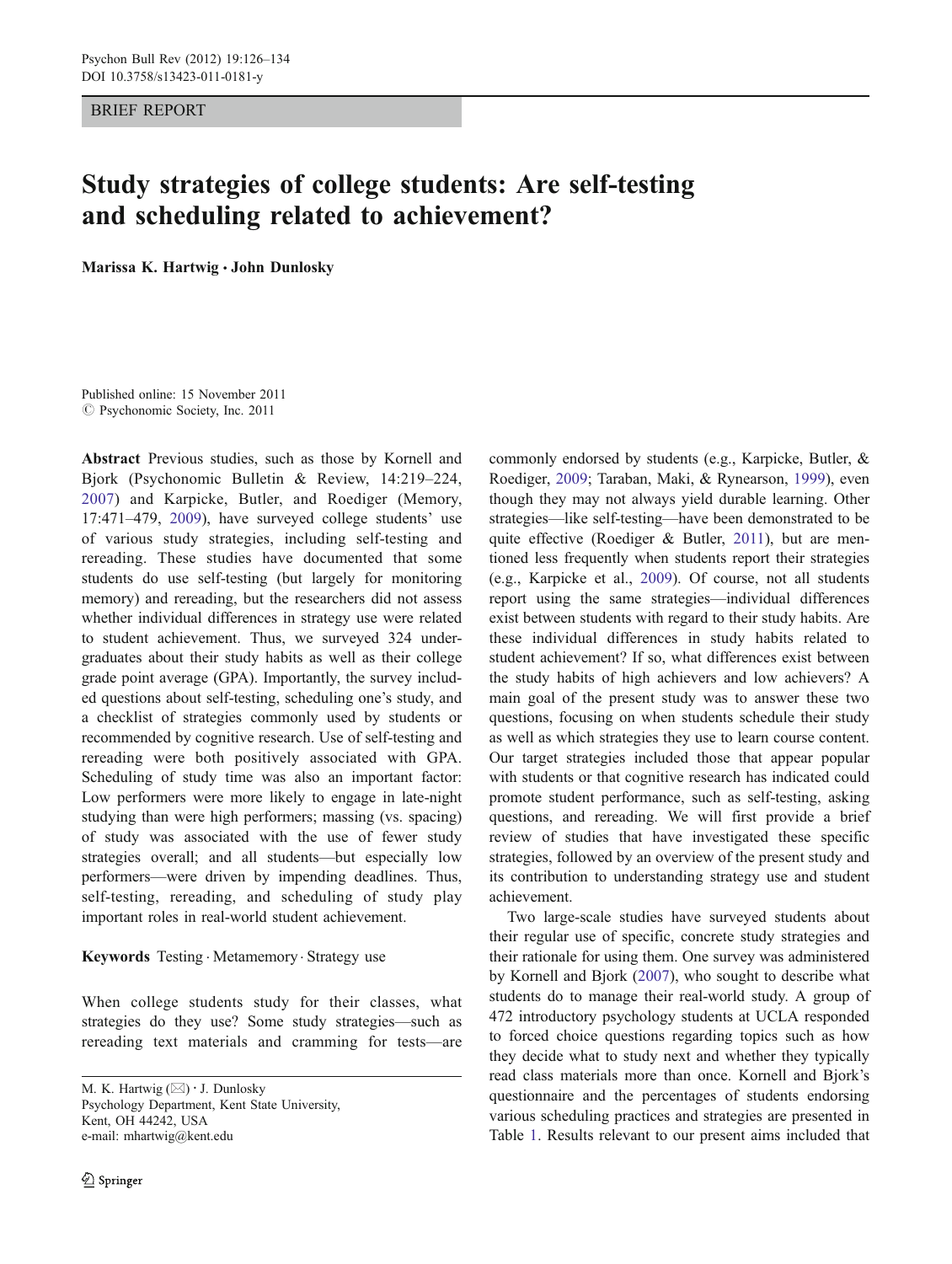the majority of students (59%) prioritize for study whatever is due soonest, and that the majority of students use quizzes to evaluate how well they have learned course content  $(68\%)$ .

Another survey focused more narrowly on a particular strategy—self-testing—that an abundance of research has shown can boost student learning (for a recent review, see Roediger & Butler, [2011\)](#page-8-0). In particular, Karpicke et al. [\(2009](#page-7-0)) had 177 undergraduates free-report and then rankorder the strategies that they used when studying. These reports were followed by a forced choice question regarding their preferences for rereading versus selftesting. In the free reports, self-testing and other retrievaltype activities (e.g., using flashcards) were commonly reported, but the strategy most frequently reported (by 83.6% of students) was rereading notes or textbooks. For the forced choice question, rereading was again the most popular choice, and retrieval practice became similarly popular only when it was accompanied by the possibility of rereading (allowing for restudy after practice testing). Students' explanations revealed that most students self-test for the feedback about what they do or do not know rather than as a means to enhance learning. These results were consistent with the general conclusions of Kornell and Bjork ([2007\)](#page-8-0), as well as with the recent conclusions of McCabe ([2011](#page-8-0)), who found that students often fail to understand that certain activities—such as testing (vs. restudying) or spacing study (vs. massing study)—are likely to enhance learning.

Although these studies reported valuable information about the prevalence of self-testing and students' rationale for its use, self-testing is just one of many strategies that students use. Thus, a goal of the present study was (a) to assess a wider range of commonly used study strategies (in addition to those surveyed by Kornell & Bjork, [2007](#page-8-0)), such as underlining while reading and making outlines or diagrams, as well as (b) to assess how students schedule their study, such as when they study during the day and whether they space or mass their practice.

Most important, the relationship between students' reported use of these strategies and their overall grades was investigated. In the studies by Kornell and Bjork [\(2007](#page-8-0)) and Karpicke et al. ([2009\)](#page-7-0), some strategies were more popular than others, but not all students endorsed using the same ones. Neither study examined whether these individual differences in strategy use were related to student achievement. Of course, individual differences in the use of study strategies are interesting from the perspective of how students regulate their learning, but the use of these strategies will matter most if they are related to student achievement. Thus, when students are partitioned by grade point average (GPA), will different patterns of study strategies emerge?

Theories of self-regulated learning (SRL) claim that learners use a variety of strategies to achieve their learning goals, and that the quality of strategy use should be related to performance (e.g., Winne & Hadwin, [1998](#page-8-0); for a general review, see Dunlosky & Metcalfe, [2009\)](#page-7-0). Certainly, strategies such as self-testing improve performance in the laboratory and when administered in the classroom (McDaniel, Agarwal, Huelser, McDermott, & Roediger, [2011;](#page-8-0) McDaniel & Callender, [2008](#page-8-0)). Nevertheless, it is not evident whether this aspect of SRL theory largely pertains to more controlled settings (e.g., in the lab or when administered by a teacher) or is more broadly applicable to settings in which students are responsible for regulating their learning. Indeed, for several reasons, a relationship between strategy use and achievement level is not guaranteed. First, the effectiveness of laboratory-tested strategies may not be as robust when these strategies are applied in the real world of student achievement, in which numerous courses (spanning different contents and cognitive abilities) contribute to students' GPA. In fact, in a popular survey of learning strategies (i.e., the Motivated Strategies for Learning Questionnaire), the question most relevant to self-testing (#55, "I ask myself questions to make sure I understand the material…") was not statistically correlated with course grades (Pintrich, Smith, Garcia, & McKeachie, [1991](#page-8-0)). Moreover, the performance benefits of some strategies are often largest after longer retention intervals (e.g., Roediger & Karpicke, [2006\)](#page-8-0), and hence their contributions to exam performance may be limited by many students' propensity to cram the night before tests (Taraban et al., [1999\)](#page-8-0). Second, even if recommended strategies are an effective means of improving GPA, it is possible that successful students achieve their success in spite of (1) using the same pattern of strategies as low performers or (2) using even poorer strategy options. In the former case, perhaps high and low performers choose the same strategies, but high performers use them more adeptly. In the latter case, perhaps other factors—such as intelligence, prior experience, or degree of motivation overpower the differential use of study strategies in determining GPA.

Given that the relationship between strategy endorsement and GPA is uncertain, our primary goal was to estimate the relationship between strategy use and GPA, with a specific focus on students' use of self-testing and how students schedule their study time. To do so, we administered an expanded version of Kornell and Bjork's [\(2007](#page-8-0)) survey. Additional questions were essential for accomplishing our most critical aims (see Table [1\)](#page-2-0): First, three questions (8–10) addressed how students scheduled their study time. The first two were relevant to when during the day students studied and what time they believed would be most effective. Afternoon and evening studying would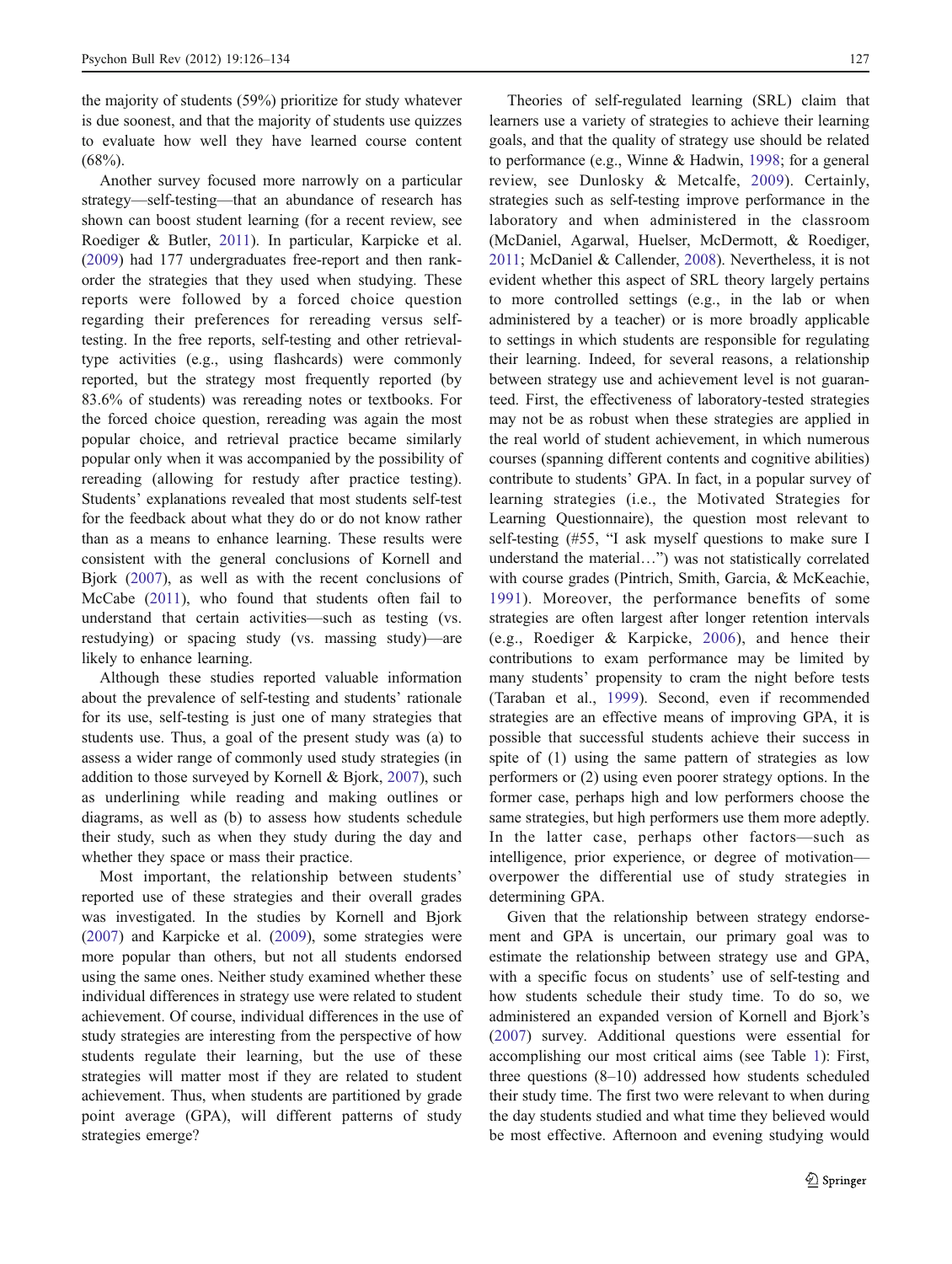### <span id="page-2-0"></span>Table 1 Study habit survey and response percentages

|   | Questions                                                                                                                                                            | Choices                                                                        | Kornell and Bjork Present<br>(2007) | Study  |
|---|----------------------------------------------------------------------------------------------------------------------------------------------------------------------|--------------------------------------------------------------------------------|-------------------------------------|--------|
| 1 | Would you say that you study the way you<br>do because a teacher (or teachers) taught you<br>to study that way?                                                      | Yes                                                                            | 20%                                 | 36%    |
|   |                                                                                                                                                                      | N <sub>0</sub>                                                                 | 80%                                 | 64%    |
| 2 | How do you decide what to study next?                                                                                                                                | Whatever's due soonest/overdue                                                 | 59%                                 | 56%    |
|   |                                                                                                                                                                      | Whatever I haven't studied for the<br>longest time                             | $4\%$                               | 2%     |
|   |                                                                                                                                                                      | Whatever I find interesting                                                    | $4\%$                               | $5\%$  |
|   |                                                                                                                                                                      | Whatever I feel I'm doing the worst in                                         | 22%                                 | 24%    |
|   |                                                                                                                                                                      | I plan my study schedule ahead of time,<br>and I study whatever I've scheduled | 11%                                 | 13%    |
| 3 | Do you usually return to course material to<br>review it after a course has ended?                                                                                   | Yes                                                                            | 14%                                 | 23%    |
|   |                                                                                                                                                                      | No                                                                             | 86%                                 | 78%    |
| 4 | All other things being equal, what do you<br>study more for?                                                                                                         | Essay/short answer exams                                                       | 29%                                 | 20%    |
|   |                                                                                                                                                                      | Multiple-choice exams                                                          | 22%                                 | 22%    |
|   |                                                                                                                                                                      | About the same                                                                 | 49%                                 | 58%    |
| 5 | When you study, do you typically read a<br>textbook/article/other source material<br>more than once?                                                                 | Yes, I reread whole chapters/articles                                          | 16%                                 | 19%    |
|   |                                                                                                                                                                      | Yes, I reread sections that I underlined/<br>highlighted/marked                | 60%                                 | 64%    |
|   |                                                                                                                                                                      | Not usually                                                                    | 23%                                 | 17%    |
| 6 | If you quiz yourself while you study (either<br>using a quiz at the end of a chapter, or a<br>practice quiz, or flashcards, or something<br>else), why do you do so? | I learn more that way than I would<br>through rereading                        | 18%                                 | 27%    |
|   |                                                                                                                                                                      | To figure out how well I have learned<br>the information I'm studying          | 68%                                 | 54%    |
|   |                                                                                                                                                                      | I find quizzing more enjoyable than reading                                    | $4\%$                               | 10%    |
|   |                                                                                                                                                                      | I usually do not quiz myself                                                   | 9%                                  | 9%     |
| 7 | Imagine that in the course of studying, you<br>become convinced that you know the answer                                                                             | Make sure to study (or test yourself on)<br>it again later                     | 36%                                 | 46%    |
|   | to a certain question (e.g., the definition of a<br>term in psychology). What would you do?                                                                          | Put it aside and focus on other material                                       | 64%                                 | 54%    |
| 8 | What time of day do you most often do your studying?                                                                                                                 | Morning                                                                        | N/A                                 | $<1\%$ |
|   |                                                                                                                                                                      | Afternoon                                                                      | N/A                                 | 11%    |
|   |                                                                                                                                                                      | Evening                                                                        | N/A                                 | 69%    |
|   |                                                                                                                                                                      | Late night                                                                     | N/A                                 | 20%    |
| 9 | During what time of day do you believe your<br>studying is (or would be) most effective?                                                                             | Morning                                                                        | N/A                                 | 15%    |
|   |                                                                                                                                                                      | Afternoon                                                                      | N/A                                 | 27%    |
|   |                                                                                                                                                                      | Evening                                                                        | N/A                                 | 50%    |
|   |                                                                                                                                                                      | Late night                                                                     | N/A                                 | 9%     |
|   | 10 Which of the following best describes your<br>pattern of study?<br>11 What is your current college grade point average?                                           | I most often space out my study sessions<br>over multiple days/weeks           | N/A                                 | 47%    |
|   |                                                                                                                                                                      | I most often do my studying in one session<br>before the test                  | N/A                                 | 53%    |
|   |                                                                                                                                                                      | $0.0 - 1.6$                                                                    | N/A                                 | $0\%$  |
|   |                                                                                                                                                                      | $1.7 - 2.1$                                                                    | N/A                                 | 7%     |
|   |                                                                                                                                                                      | $2.2 - 2.6$                                                                    | N/A                                 | 17%    |
|   |                                                                                                                                                                      | $2.7 - 3.1$                                                                    | $\rm N/A$                           | 24%    |
|   |                                                                                                                                                                      | $3.2 - 3.6$                                                                    | $\rm N/A$                           | 36%    |
|   |                                                                                                                                                                      | $3.7 - 4.0$                                                                    | $\rm N/A$                           | 17%    |
|   | 12 Which of the following study strategies do you<br>use regularly? (Please check off all that apply.)                                                               | test yourself with questions or practice problems                              | N/A                                 | 71%    |
|   |                                                                                                                                                                      | use flashcards                                                                 | $\rm N/A$                           | 62%    |
|   |                                                                                                                                                                      | recopy your notes                                                              | N/A                                 | 33%    |
|   |                                                                                                                                                                      | reread chapters, articles, notes, etc.                                         | N/A                                 | 66%    |
|   |                                                                                                                                                                      | make outlines                                                                  | $\rm N/A$                           | 22%    |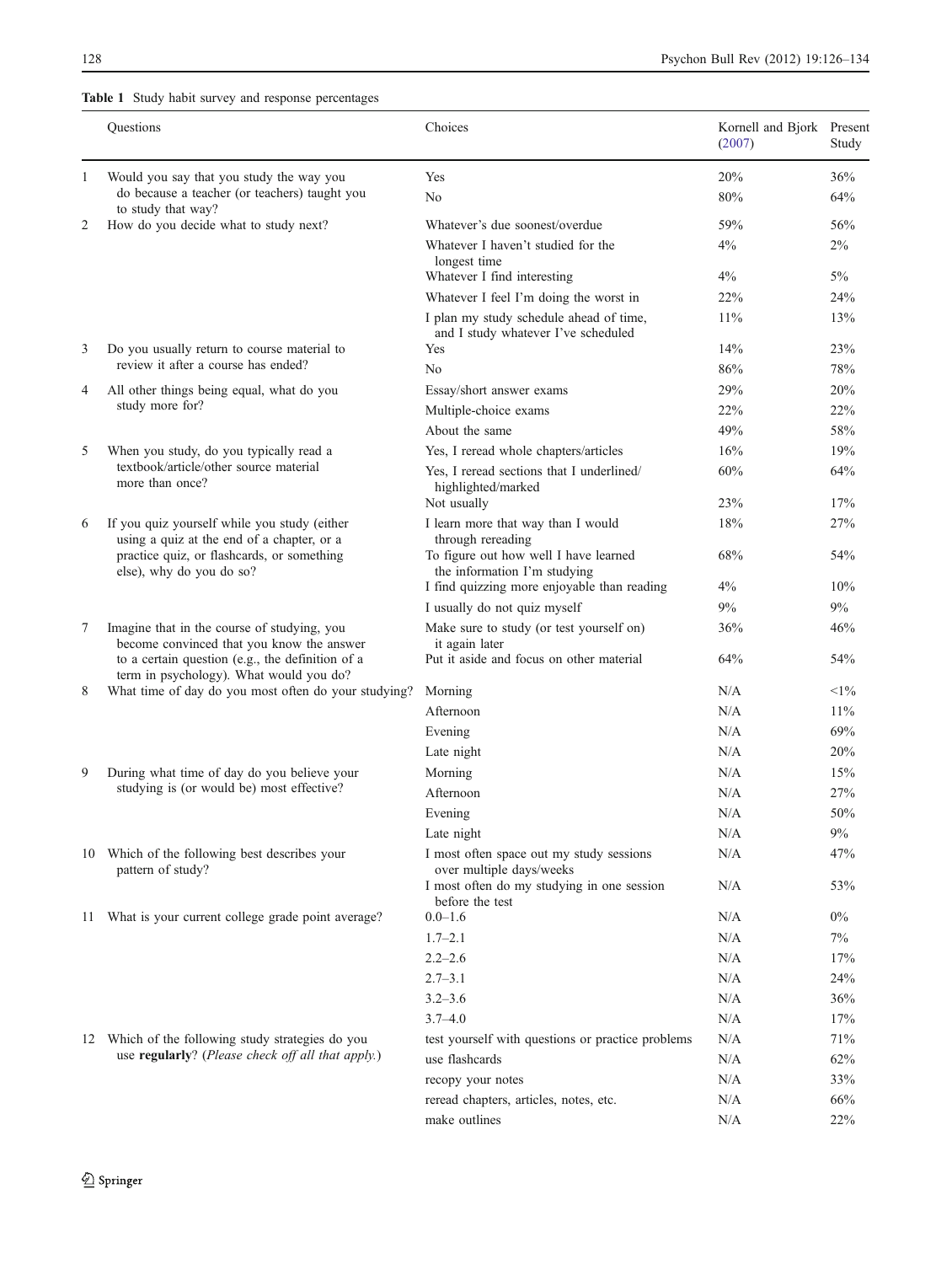| (2007) | Study                                                                                 |
|--------|---------------------------------------------------------------------------------------|
| N/A    | 72%                                                                                   |
| N/A    | 15%                                                                                   |
| N/A    | 50%                                                                                   |
|        | 66%                                                                                   |
| N/A    | 37%                                                                                   |
| N/A    | 6%                                                                                    |
|        | Kornell and Bjork Present<br>"cram" lots of information the night before the test N/A |

better match college students' peak diurnal rhythms (May, Hasher, & Stoltzfus, [1993](#page-8-0)), and hence might be related to GPA. Question 10 concerned whether students spaced or massed their studying, and given the literature on the superiority of spaced practice (over massed; Cepeda, Pashler, Vul, Wixted, & Rohrer, [2006\)](#page-7-0), we expected a consistent relationship between GPA and spacing (vs. massing) study. Second, a checklist of popular study strategies (Question 12) was included, because the original survey by Kornell and Bjork largely concerned why students used a particular strategy (e.g., self-testing), so the addition of this checklist was vital for estimating the relationship between strategy use and GPA.

# Method

#### Participants

A group of 324 participants (72% female, 28% male) were recruited from the KSU participant pool, which mainly consists of students enrolled in introductory psychology courses. Introductory psychology enrollment included 78% freshmen, 15% sophomores, 4% juniors, and 2% seniors during the semesters the survey was administered. Given that introductory psychology is a popular course that is required by many programs across KSU, this pool includes a diverse population of students cutting across colleges and majors. Students received credit in their courses for participation.

#### Procedure

The survey described above (see Table [1\)](#page-2-0) was administered to these 324 students. They were instructed to fill out the survey, which typically took less than 10 min to complete.

Even though GPA was self-reported (Question 11, Table [1\)](#page-2-0), it was expected to be highly related to actual GPA, with any systematic inaccuracy working against the hypothesis that strategy use would be related to GPA. Namely, Bahrick, Hall, and Dunlosky [\(1993](#page-7-0)) investigated the accuracy of self-reported and actual grades, and they found that students with higher GPAs made accurate reports, whereas the largest discrepancies occurred for the poorest-performing students, who typically overestimated performance. Any overestimates of GPA from the poorer students in the present study would attenuate strategy–GPA relationships, and hence would work against the expectations from SRL theory.

# Results

Our focal analyses involved comparing GPA to strategy use (and most notably, the use of self-testing strategies). However, below we first report the overall responses to the strategy questionnaire (a) to evaluate whether our survey results replicated those of Kornell and Bjork [\(2007](#page-8-0)), (b) to discuss our new results concerning how students schedule their study (Questions 8–10, Table [1\)](#page-2-0), and (c) to highlight possible individual differences in strategy use (Question 12).

#### Response proportions

The first seven questions were identical to those used by Kornell and Bjork [\(2007](#page-8-0)), and Table [1](#page-2-0) shows a side-by-side comparison of the response percentages at UCLA and those of the present study. Most striking is the similarity between the two sets of responses. The median difference between the responses is only 6 percentage points, and the rank orders of the percentages of responses are nearly identical across the two sites. Highlights include that most students reported using self-testing (Question 6) as a metacognitive tool to evaluate their progress and not as a means to boost performance, although self-testing can serve this dual purpose. Also, most students reported scheduling practice by focusing on whatever was due the soonest (Question 2), although individual differences in scheduling did arise, with some students (13%) developing plans on how to schedule time. Two apparent differences between the sites are that more students in the present study endorsed that they use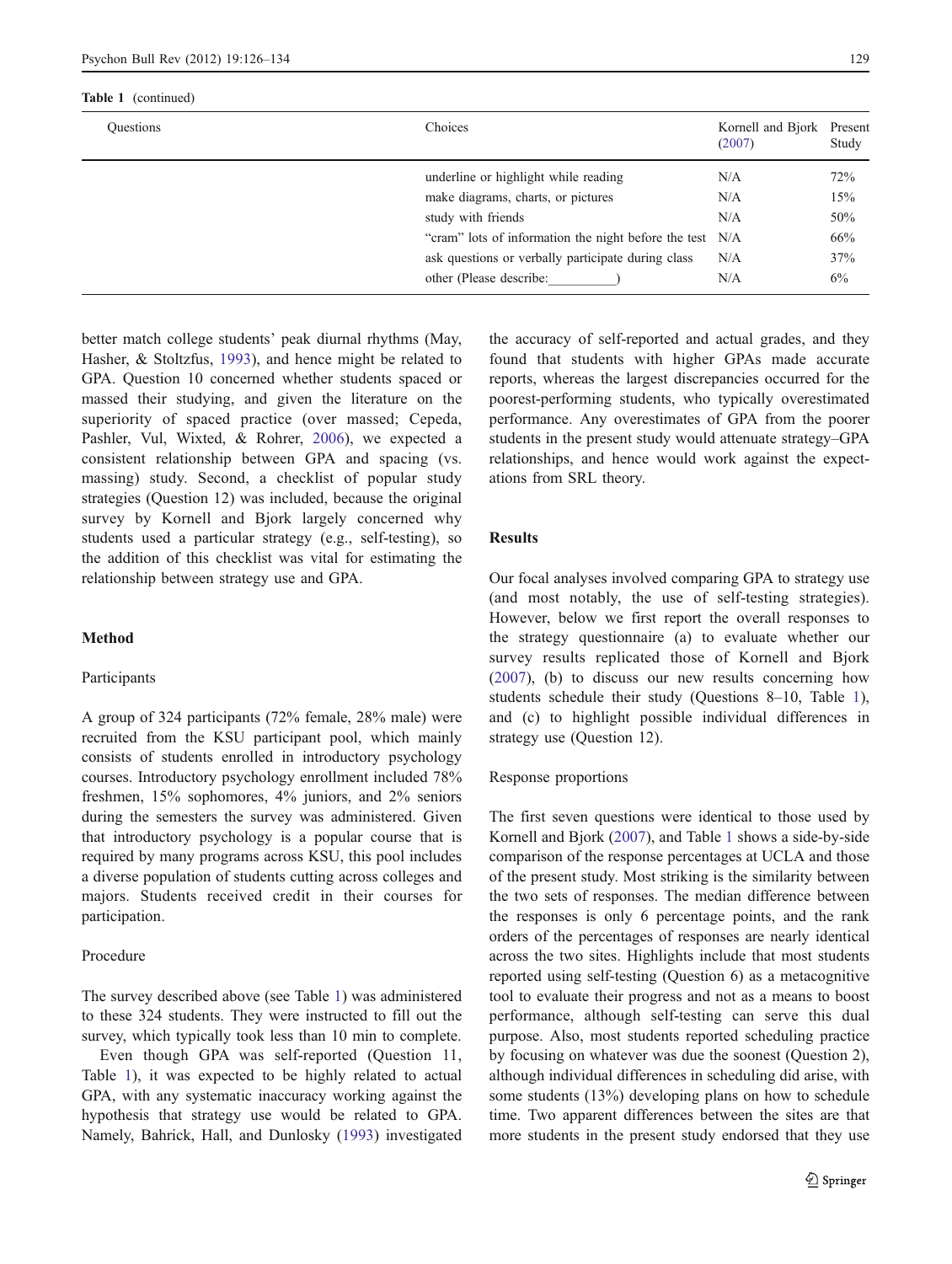<span id="page-4-0"></span>self-testing because they learn more (Question 6), and more claimed that a teacher taught them how to study (Question 1). Given the few differences across sites, however, we caution against any interpretation of these apparent differences and instead emphasize the consistency in student responding.

Results from the new questions (8–10) provided further information about how students schedule study. Concerning time-of-day schedules, most students reported studying in the evening (and 20% report studying late at night), and fewer than 15% reported studying during the afternoon or earlier, even though 42% of the students indicated that studying was most effective in the afternoon or morning. More important, students were about evenly split (Question 10) with respect to whether they reported spacing or massing their studying. Those who reported massing their study also were more likely to report cramming (Question 12)—gamma correlation = .75—which provides a crossvalidation of responses to these related questions.

Finally, as is evident from responses to students' regular use of strategies (Question 12), substantial individual differences occurred in reported strategy use. For example, many—but not all—students reported self-testing (71%) or rereading (66%) during study, which was consistent with the popularity of these strategies found by Karpicke et al. [\(2009\)](#page-7-0). Other strategies, such as asking questions or verbally participating during class, were endorsed less frequently and might indicate neglect of valuable strategies, if such strategies are indeed associated with higher achievement. Thus, we now turn to our main question: Were any of these individual differences in strategy use or scheduling related to GPA?

# Relationship between GPA and strategy use

To evaluate whether various strategies from the checklist (Question 12) were related to GPA, we computed a Goodman–Kruskal gamma correlation between whether students endorsed using a given strategy (0, 1) and their reported GPA (where each was assigned the midpoint grade within the category chosen in Question 11).

GPA and Self-testing As is reported in Fig. 1, self-testing was best reflected by two strategies in Question 12: "test yourself with questions or practice problems" and "use flashcards." Endorsing the general strategy of testing oneself was significantly related to GPA (gamma = .28,  $p = .001$ ), whereas using flashcards was not (gamma =  $-0.03$ ,  $p = 0.76$ ). This discrepancy between self-testing and flashcards was unexpected and will be addressed in the [Discussion](#page-5-0) section.

Both Kornell and Bjork [\(2007](#page-8-0)) and the present survey found that students reported using self-testing for different

means (Question 6). Are these differences in how selftesting is used related to student achievement? One possibility is that students who endorse using self-testing as a metacognitive tool (vs. a learning strategy) benefit most from its use, because the metacognitive feedback from self-testing is presumably used to allocate further study time. Although possible, responses to why students tested themselves (Question 6) were not related to GPA. As is shown in Fig. [2,](#page-5-0) the most common reason for self-testing endorsed by 50%–60% of students at all GPA levels—was to determine how well information had been learned.

GPA and Scheduling Relevant to scheduling, we examined the responses from Questions 2 ("How do you decide what to study next"), 8 and 9 (time-of-day schedules), 10 (pattern of spacing vs. massing study), and the checklist strategy (Question 12) pertaining to cramming. For the first three questions (2, 8, and 9), we plotted the numbers of students endorsing each response option as a function of GPA. Figure [3](#page-6-0) includes values for Question 2, and Fig. [4](#page-6-0) includes values for Questions 8 (left panel) and 9 (right panel) pertaining to time-of-day scheduling. Figure [3](#page-6-0) shows that although many students are heavily influenced by impending deadlines (what's due soonest/overdue) when deciding what to study next, this scheduling practice is especially true for low performers. By contrast, although relatively few students overall (13%) schedule their study ahead of time, high performers are more likely to do so. Regarding time of day, Fig. [4](#page-6-0) shows similar rates of beliefs about effective study times for students at all GPAs (right panel), but somewhat different patterns of actual studying (left panel) in which the lowest performers are most likely to engage in late-night studying.



**Which strategies do you use regularly?**

Fig. 1 Percentages of students reporting regular use of self-testing and flashcards (in the Question 12 strategy checklist, Table [1](#page-2-0)), displayed as a function of GPA level. Respondents could select as many strategies as desired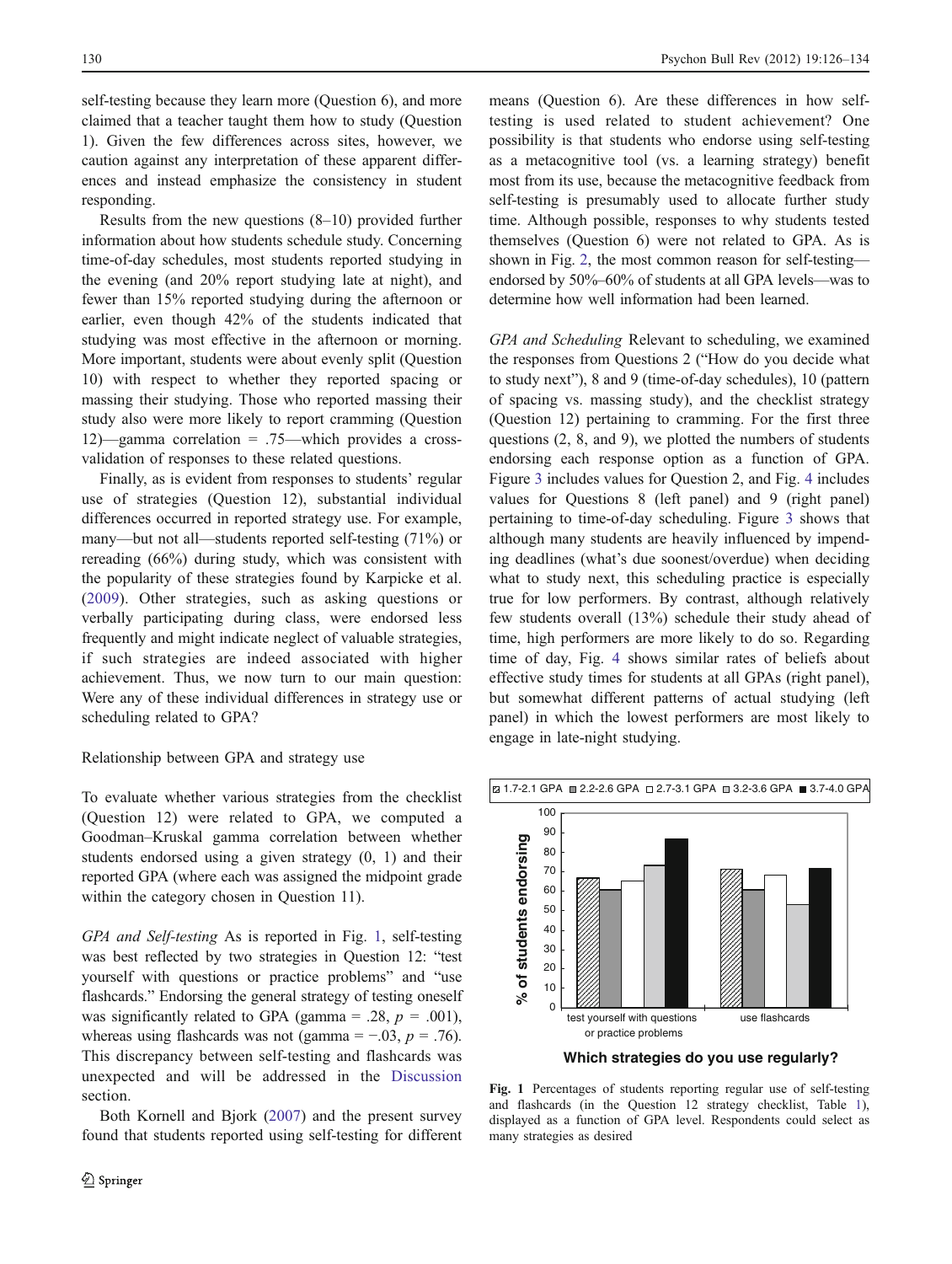selecting each response option for the reasons one might selftest (Question 6, Table [1\)](#page-2-0), displayed as a function of GPA. Respondents could select only one reason that best represented their habits

<span id="page-5-0"></span>

**If you quiz yourself, why do you do so?**

Regarding how study was scheduled (Questions 10 and 12 about cramming), we correlated the students' responses to these questions with GPA. Although the correlations were in the expected direction, quite surprisingly, they were not statistically significant for either Question 10 (about spacing study: gamma = .12,  $p = .15$ ) or 12 (about cramming: gamma =  $-.16$ ,  $p = .08$ ). Thus, students who report scheduling practice across sessions (which should be the more effective strategy) did not appear to reap a clear benefit in terms of GPA.

Regression analysis for strategies in Question 12 The strategies from the checklist in Question 12 were only weakly intercorrelated (rs ranged from −.23 to .24), and an exploratory factor analysis did not yield any reliable or interpretable underlying factors. Thus, each strategy was treated as a separate variable rather than being combined with others. Given that the response format was identical for all strategies in Question 12, we evaluated their contributions to GPA by conducting a single regression analysis, which would hold the familywise error rate to .05. The regression analysis was consistent with the conclusions drawn above. The significant standardized regression coefficients were as follows: test yourself ( $\beta$  = .18,  $p$  = .003), reread chapters and notes ( $\beta = .12$ ,  $p = .035$ ), make outlines ( $\beta = -.12$ ,  $p = .045$ .) study with friends ( $\beta$  = -.11,  $p$  = .044), and, approaching significance, cramming ( $\beta$  = -.11,  $p$  = .064). None of the remaining strategies significantly predicted GPA.

# **Discussion**

Data from this survey replicated the major outcomes of Kornell and Bjork ([2007](#page-8-0)) and Karpicke et al. ([2009](#page-7-0)): College students reported using a self-testing strategy (Fig. 2) largely for monitoring their learning progress, and also reported the use of a variety of other strategies, such as rereading and not studying what they already know. Consistent with expectations from SRL theory, the present study also revealed that some of these strategies are related to college students' GPAs. Perhaps most impressively, the use of a self-testing strategy—which boosts performance when administered by an experimenter or teacher (Roediger & Butler, [2011\)](#page-8-0)—is also related to student success when used spontaneously for academic learning. As is shown in Fig. [1](#page-4-0), almost all of the most successful students (GPA  $> 3.6$ ) reported using this strategy, and its reported use declined with GPA.

A major issue is the degree to which these benefits of self-testing will generalize to different kinds of tests (e.g., multiple choice, free recall, or essay), different course contents (e.g., biology, psychology, or philosophy), students with differing abilities, and so forth. Current evidence suggests that self-testing has widespread benefits across different kinds of tests, materials, and student abilities. For instance, self-testing by recalling the target information boosts performance on subsequent recall and multiplechoice tests of the target information, and it also boosts performance on tests of comprehension (for reviews, see Roediger & Butler, [2011](#page-8-0); Roediger & Karpicke, [2006](#page-8-0); and Table S1 from Rawson & Dunlosky, [2011](#page-8-0)). Nevertheless, it undoubtedly will not be useful for some courses, and if so, our present results may underestimate the power of selftesting, because the composite GPA would reflect courses in which testing would (and would not) matter. On the basis of this rationale and the positive evidence from the present study, future research should examine self-testing and grades for specific classes that vary in the degrees to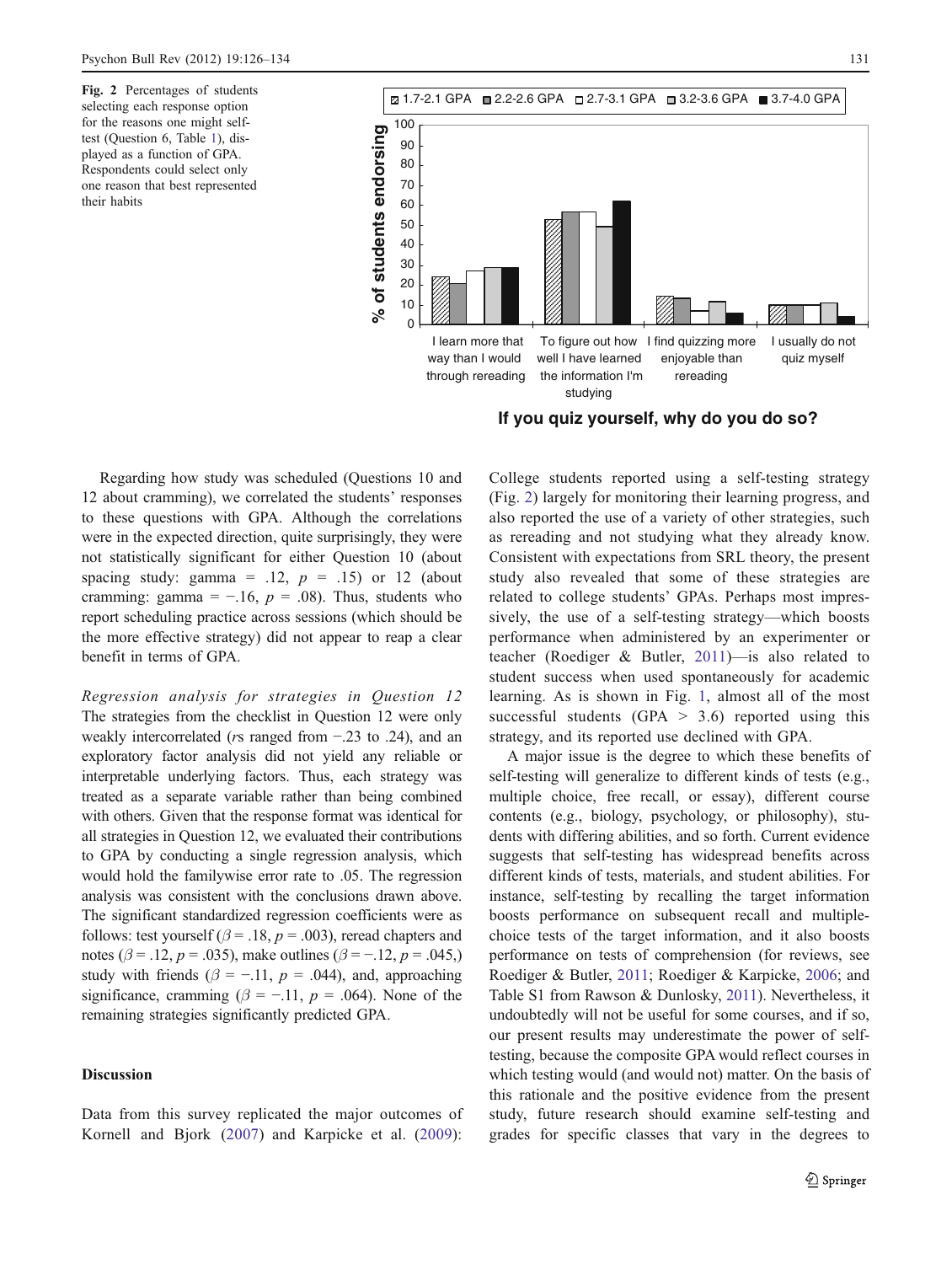selecting each response option for how they decide what to study next (Question 2, Table [1\)](#page-2-0), as a function of GPA. Respondents could select only one answer that best represented their habits

<span id="page-6-0"></span>

**How do you decide what to study next?**

which they afford self-testing as a potentially effective strategy.

Reported use of rereading was also related to GPA, which might be viewed as surprising, given that rereading does not always improve performance in the laboratory (e.g., Callender & McDaniel, [2009\)](#page-7-0). When used correctly, however, it can boost retention and performance (e.g., Rawson & Kintsch, [2005\)](#page-8-0), and the present rereading–GPA relationship may in part arise from students who read (a lot) versus those who do not read. In contrast to rereading, other reported strategies that presumably are effective did not predict GPA. In particular, the reported use of outlines and collaborative learning demonstrated slightly negative relationships, and the use of diagrams and highlighting were not significantly related to GPA. These outcomes are provocative, because many students believe that these strategies are beneficial when in fact they will not always boost learning. For instance, although studying with friends

may have some benefits, students may not always collaborate appropriately when studying together. Also, highlighting by a textbook publisher or instructor can improve performance, but students' use of highlighting has been shown to yield mixed results, depending on the skill of the user (e.g., Bell & Limber, [2010](#page-7-0); Fowler & Barker, [1974\)](#page-7-0). Thus, at least some of these strategies may actually be relatively inert when used by typical students. Based on the present study, however, it would be premature to conclude that these strategies hold absolutely no benefits for student success, because the survey did not measure how often a given student used each strategy and how well the strategies were used. Even self-testing (which was related to GPA) can be used ineffectively, such as when students test themselves by evaluating their familiarity with a concept without trying to recall it from memory (cf. Dunlosky, Rawson, & Middleton, [2005\)](#page-7-0). An exciting avenue for future research will be to develop methods that

endorsing morning, afternoon, evening, or late-night study times, as a function of GPA. The left panel shows the time of day studying was typically done (Question 8, Table [1\)](#page-2-0), and the right panel shows the time of day that respondents believed is (or would be) most effective for study (Question 9). For each question, respondents could select only one time of day that best represented their habits or beliefs

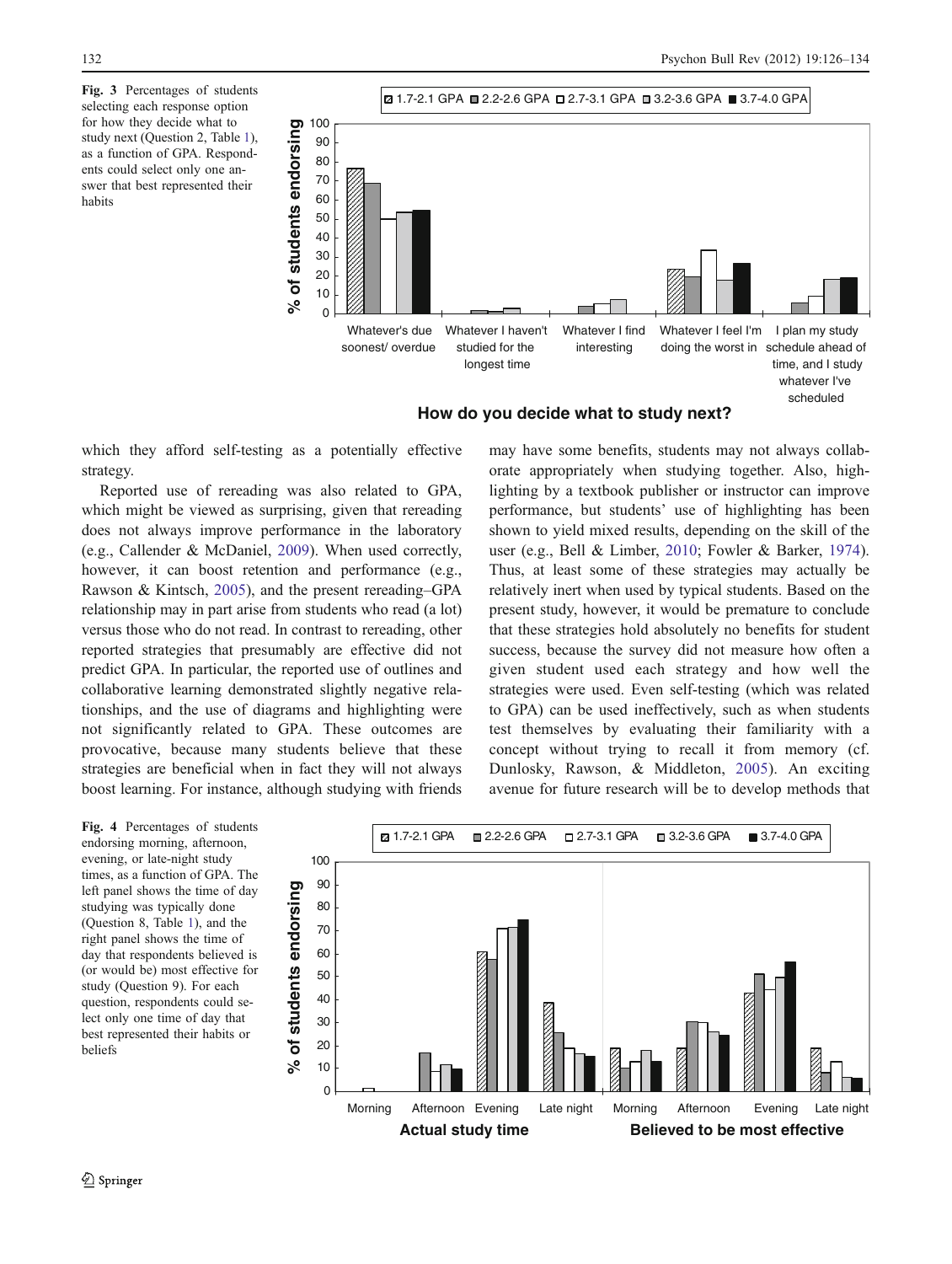<span id="page-7-0"></span>allow researchers to describe students' study behavior at a more fine-grained level, such as how often they use selftesting and exactly how they use it to monitor learning.

Although self-testing predicted GPA, the use of flashcards—a popular form of self-testing—unexpectedly did not. In fact, these two strategies were unrelated in the present study ( $r = .02$ ,  $p = .68$ ) and might be perceived as different by students. Among students who reported regular use of flashcards, approximately 30% did not report selftesting, which suggests that many flashcard users do not use them to self-test. Flashcards may often be used nonoptimally in vivo, such as when students mindlessly read flashcards without generating responses. Even when they are used appropriately, flashcards may be best suited to committing factual information to memory and not equally effective for studying all types of materials. In contrast, self-testing could also include answering complex questions or solving practice problems, which might encourage deeper processing and yield larger payoffs in performance across many types of materials and courses.

Even those strategies that best predicted GPA were only weakly predictive, which might suggest that students' strategy choices have little consequence for their grades. Are other factors—such as motivation, interest, intelligence, environment, or competing demands—simply more important? Although possible, several reasons exist for why the correlations observed in the present study are expected to be small, even if some strategies are effective over a wide range of students, tests, and content (e.g., self-testing; Roediger & Butler, [2011](#page-8-0)). First, different students might have had different courses in mind (e.g., calculus vs. philosophy) when responding to the survey, which would create variability in responding and could obscure strategy– GPA correlations. Future research might overcome this limitation with test–retest methods, longitudinal followups, or more context-specific questions. Second, any strategy could be used well or poorly. This variability in how well strategies are used would obscure how valuable they might be if used ideally. And, third, the present survey asked students to report whether they did or did not use a given strategy regularly (binary responses), rather than how much or how often a strategy was used. Future research will benefit from measuring the degree of usage (a continuous response scale), which might enhance the ability of study strategies to account for variance in performance.

A unique aspect of the present study was the investigation of students' time management. Differences in scheduling did arise between the highest and lowest achievers, with the lower achievers focusing (a) more on impending deadlines, (b) more on studying late at night, and (c) almost never on planning their study time. Reports of spacing study (vs. cramming) were not significantly related to GPA, even though spaced (vs. massed) practice is known to have a major impact on retention (Cepeda et al., 2006). Although this outcome is surprising, cramming the night (and immediately) before an exam might support relatively good exam performance, even though students who use this strategy might remember little of the content even a short time after the exam. Furthermore, scheduling study sessions in a spaced manner may afford the use of other strategies, which themselves improve student success. Although these ideas are speculative, post-hoc analyses indicated that the reported use of spacing (vs. cramming) was significantly related to the use of more study strategies overall ( $r = .15$ ,  $p < .009$ ; combined Question 12 reports) and, in particular, was related to the use of self-testing ( $r = .11$ ,  $p = .05$ ) and rereading ( $r = .15$ ,  $p = .007$ ). These relationships are small, but they do suggest that spacing may support the use of more effective strategies.

In summary, low performers were especially likely to base their study decisions on impending deadlines rather than planning, and they were also more likely to engage in latenight studying. Although spacing (vs. massing) study was not significantly related to GPA, spacing was associated with the use of more study strategies overall. Finally, and perhaps most importantly, self-testing was a relatively popular strategy and was significantly related to student achievement.

Author note Many thanks to Katherine Rawson for comments on an earlier version of the manuscript. This research was supported by a James S. McDonnell Foundation 21st Century Science Initiative in Bridging Brain, Mind and Behavior Collaborative Award.

### References

- Bahrick, H. P., Hall, L. K., & Dunlosky, J. (1993). Reconstructive processing of memory content for high versus low test scores and grades. Applied Cognitive Psychology, 7, 1–10.
- Bell, K. E., & Limber, J. E. (2010). Reading skill, textbook marking, and course performance. Literacy Research and Instruction, 49, 56–67.
- Callender, A. A., & McDaniel, M. A. (2009). The limited benefits of rereading educational texts. Contemporary Educational Psychology, 34, 30–41.
- Cepeda, N. J., Pashler, H., Vul, E., Wixted, J. T., & Rohrer, D. (2006). Distributed practice in verbal recall tasks: A review and quantitative synthesis. Psychological Bulletin, 132, 354–380.
- Dunlosky, J., & Metcalfe, J. (2009). Metacognition. Thousand Oaks, CA: Sage.
- Dunlosky, J., Rawson, K. A., & Middleton, E. (2005). What constrains the accuracy of metacomprehension judgments? Testing the transfer-appropriate-monitoring and accessibility hypotheses. Journal of Memory and Language, 52, 551–565.
- Fowler, R. L., & Barker, A. S. (1974). Effectiveness of highlighting for retention of text material. Journal of Applied Psychology, 59, 358–364.
- Karpicke, J. D., Butler, A. C., & Roediger, H. L., III. (2009). Metacognitive strategies in student learning: Do students practice retrieval when they study on their own? Memory, 17, 471–479.